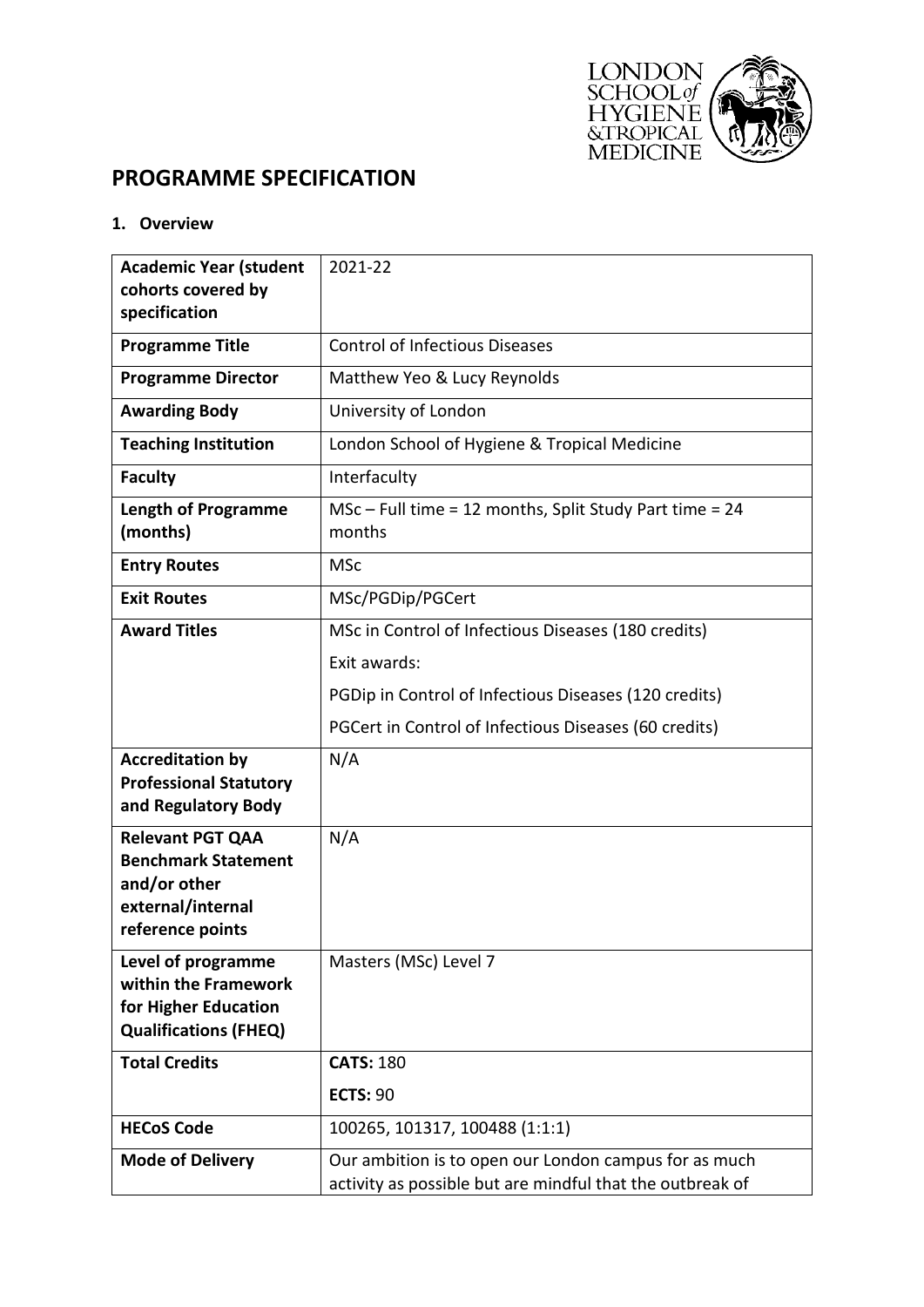|                                                                                        | COVID-19 is unprecedented and has the potential to influence<br>the delivery of education around the world for some time to<br>come. We will monitor the pandemic and associated<br>Government restrictions carefully and adjust our plans<br>accordingly.<br>As part of our response to the ongoing pandemic LSHTM<br>developed a flexible learning model allowing a switch<br>between face-to-face and digital delivery as circumstances<br>dictate. |
|----------------------------------------------------------------------------------------|--------------------------------------------------------------------------------------------------------------------------------------------------------------------------------------------------------------------------------------------------------------------------------------------------------------------------------------------------------------------------------------------------------------------------------------------------------|
| <b>Mode and Period of</b><br><b>Study</b>                                              | Full time (12 months) or part time or split time (max 24<br>months)                                                                                                                                                                                                                                                                                                                                                                                    |
| <b>Cohort Entry Points</b>                                                             | Annually in September                                                                                                                                                                                                                                                                                                                                                                                                                                  |
| Language of Study                                                                      | English                                                                                                                                                                                                                                                                                                                                                                                                                                                |
| <b>Re-sit Policy</b>                                                                   | https://www.lshtm.ac.uk/sites/default/files/academic-<br>manual-chapter-08a.pdf                                                                                                                                                                                                                                                                                                                                                                        |
| <b>Extenuating</b><br><b>Circumstances Policy</b>                                      | https://www.lshtm.ac.uk/sites/default/files/academic-<br>manual-chapter-07.pdf                                                                                                                                                                                                                                                                                                                                                                         |
| <b>Programme Description</b>                                                           | This is a multidisciplinary programme that bridges the fields of<br>epidemiology, laboratory sciences and public health. It<br>includes the option of choosing modules with a significant<br>practical component and the opportunity to undertake a<br>research project overseas. The programme will train students<br>in all aspects of the control of infectious diseases and prepare<br>them for a career in a range of organisations.              |
|                                                                                        | This programme will equip students with specialised skills that<br>will facilitate a career in the control of infectious diseases as<br>staff of health ministries, health departments, national or<br>international disease control agencies, aid organisations or<br>universities.                                                                                                                                                                   |
|                                                                                        | The majority of the research projects are performed with<br>collaborating public health or research organisations and<br>NGOs. Students are encouraged to take advantage of this<br>overseas opportunity.                                                                                                                                                                                                                                              |
| Date of Introduction of<br>Programme<br>(month/year)                                   | September 1996                                                                                                                                                                                                                                                                                                                                                                                                                                         |
| Date of production /<br>revision of this<br>programme<br>specification<br>(month/year) | December 2020                                                                                                                                                                                                                                                                                                                                                                                                                                          |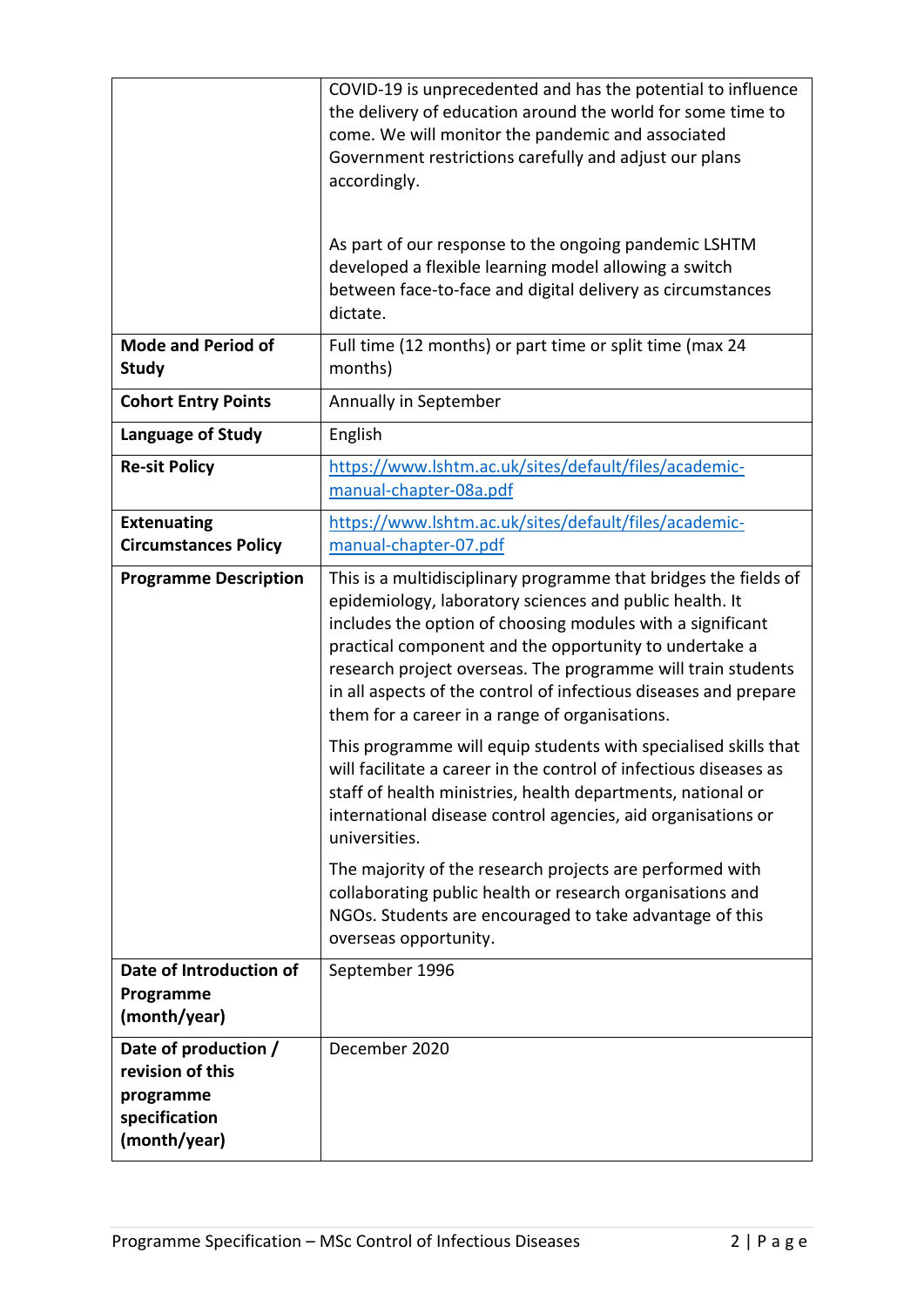## **2. Programme Aims & Learning Outcomes**

## **Educational aims of the programme**

The aim of the programme – consistent with LSHTM's mission to improve health worldwide – is to bridge the disciplines of epidemiology, laboratory sciences and public health and policy. Designed for training and retraining of students who wish to work directly on a multidisciplinary practical approach to the control of infectious diseases. The programme will equip students with specialised skills that will facilitate a career in the control of infectious diseases as staff of health ministries, health departments, national or international disease control agencies, aid organisations or universities.

## **Programme Learning Outcomes**

By the end of the programme, students will able to:

- i) investigate the transmission of endemic and epidemic infections;
- ii) select appropriate methods of control;
- iii) design, implement and evaluate co-ordinated control methods;
- iv) assess constraints of local public health delivery systems;
- v) manage available resources in the context of the control of infectious diseases; and
- vi) focus their efforts on particular geographical regions or specific diseases.

## For further information, please see [www.lshtm.ac.uk/study/masters/mscid.html.](http://www.lshtm.ac.uk/study/masters/mscid.html) **Learning and Teaching Strategy**

The programme is taught through a variety of teaching methods including: lectures, small group seminars, case studies, practicals and group work with peers. All elements of the programme have specific learning objectives, with content designed to help students achieve these outcomes. Students are expected to learn through both directed and selfdirected study.

After the end of formal teaching in May, and subsequent examinations in early June, the final part of the programme is a period of up to three months intensive project work. If appropriate and practicable, part or the whole of the project period may be spent in a suitable location overseas.

#### **Assessment Strategy**

The programme is assessed through individual module assessments (which may include essays, other written coursework, short written exams, practical exams, group work, presentations or other methods), formal summer exams, and a research-based project report. Such tasks are designed to assess, via the most appropriate method, whether learning objectives have been met.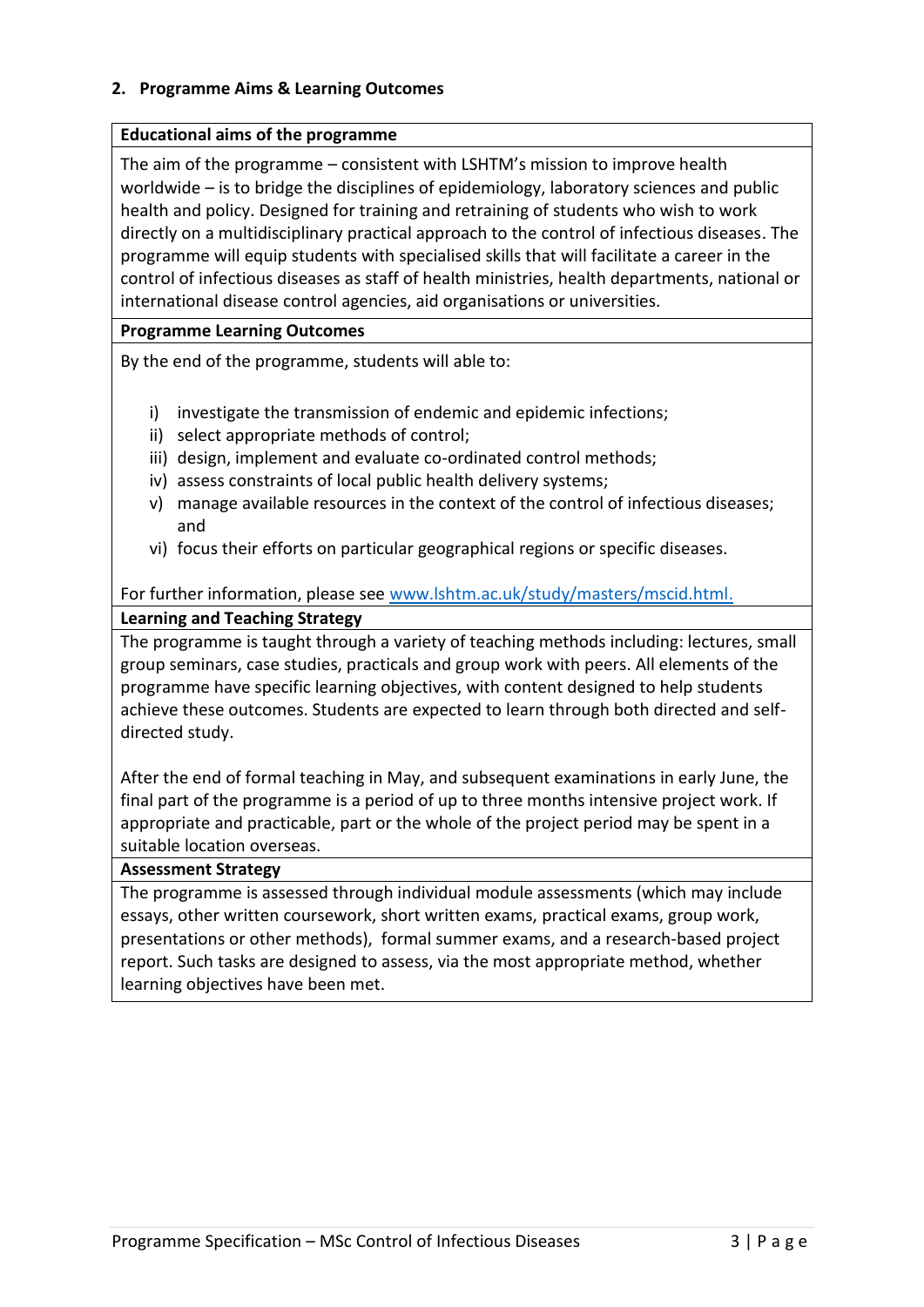## **3. Programme Structure and features, modules, credit assignment and award requirements**

Students will have the choice in Term 1 to study either the Basic Epidemiology-led route or the Extended Epidemiology-led route, as explained in the tables below. Terms 2 and 3 remain the same on both routes.

## **With Basic Epidemiology (2001)**

| <b>Full-time Masters</b> | Term 1 | Term 2          | Term 3 | <b>Total Credits</b> |
|--------------------------|--------|-----------------|--------|----------------------|
| Compulsory Modules       |        |                 |        | 65                   |
| Recommended Modules      |        | 5 across Term 2 |        | 75                   |
|                          |        | and 3           |        |                      |
| Project                  |        |                 |        | 45                   |

## **With Extended Epidemiology (2007)**

| <b>Full-time Masters</b> | Term 1 | Term 2          | Term 3 | <b>Total Credits</b> |
|--------------------------|--------|-----------------|--------|----------------------|
| Compulsory Modules       |        |                 |        | 60                   |
| Recommended Modules      |        | 5 across Term 2 |        |                      |
|                          |        | and 3           |        |                      |
| Project                  |        |                 |        |                      |

Module information is correct at the time of publication, but minor amendments may be made subject to approval as detailed in [Chapter 3 of the LSHTM Academic Manual.](https://www.lshtm.ac.uk/sites/default/files/academic-manual-chapter-07.pdf) Optional (i.e. recommended non-compulsory) modules listed are indicative and may change from year to year.<https://www.lshtm.ac.uk/study/courses/changes-courses>

| <b>Term</b>                                                                                             | Slot          | <b>Module</b> | <b>Module Title</b>                  | <b>Module Type</b>   | <b>Credits (CATS)</b> |  |
|---------------------------------------------------------------------------------------------------------|---------------|---------------|--------------------------------------|----------------------|-----------------------|--|
|                                                                                                         |               | Code          |                                      | (compulsory or       |                       |  |
|                                                                                                         |               |               |                                      | recommended)         |                       |  |
|                                                                                                         | <b>Either</b> |               |                                      |                      |                       |  |
| $\mathbf{1}$                                                                                            | AB1           | 2001          | <b>Basic Epidemiology</b>            | Compulsory           | 10                    |  |
| 1                                                                                                       | AB1           | 1121          | Basic Statistics for Public Health & | Compulsory           | 10                    |  |
|                                                                                                         |               |               | Policy                               |                      |                       |  |
| $\mathbf{1}$                                                                                            | AB1           | 3125          | Introduction to Disease Agents &     | Compulsory           | 25                    |  |
|                                                                                                         |               |               | <b>Their Control</b>                 |                      |                       |  |
| 1                                                                                                       | AB1           | 1103          | Introduction to Health Economics     | Compulsory           | 10                    |  |
| 1                                                                                                       | AB1           | 1117          | Health Policy, Process & Power       | Compulsory           | 10                    |  |
| Or                                                                                                      |               |               |                                      |                      |                       |  |
| $\mathbf{1}$                                                                                            | AB1           | 2007          | Extended Epidemiology*               | Compulsory           | 15                    |  |
| 1                                                                                                       | AB1           | 1121          | Basic Statistics for Public Health & | Compulsory           | 10                    |  |
|                                                                                                         |               |               | Policy                               |                      |                       |  |
| $\mathbf{1}$                                                                                            | AB1           | 3125          | Introduction to Disease Agents &     | Compulsory           | 25                    |  |
|                                                                                                         |               |               | <b>Their Control</b>                 |                      |                       |  |
| $\mathbf{1}$                                                                                            | AB1           | 1103          | Introduction to Health Economics     | Compulsory (Option*) | 10                    |  |
| 1                                                                                                       | AB1           | 1117          | Health Policy, Process & Power       | Compulsory (Option*) | 10                    |  |
| * Students taking Extended Epidemiology (2007) choose either Introduction to Health Economics (1103) or |               |               |                                      |                      |                       |  |
| Health Policy, Process and Power 1117.                                                                  |               |               |                                      |                      |                       |  |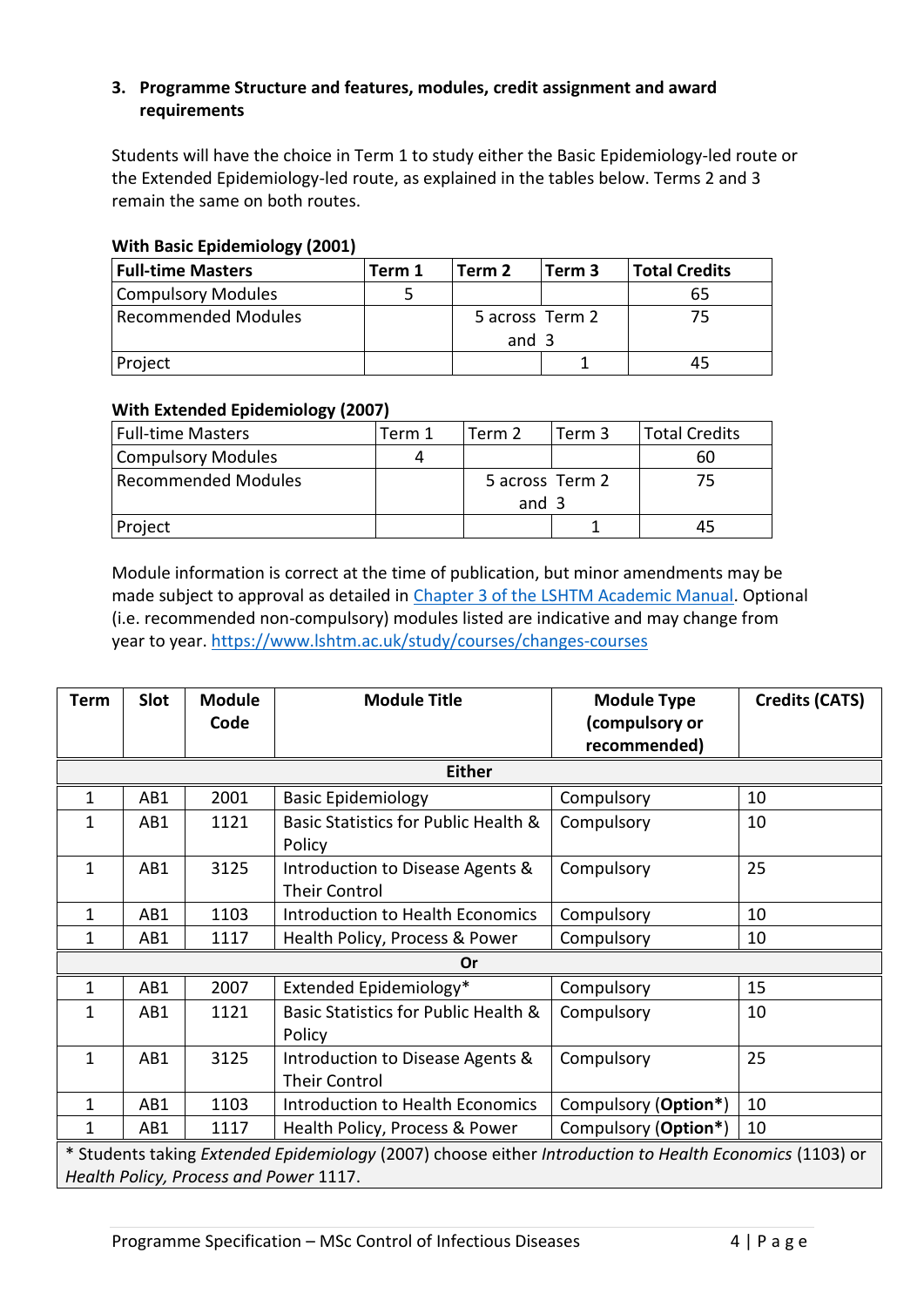| $\overline{2}$ | C1             | 3457 | <b>Designing Disease Control</b><br>Programmes            | Recommended | 15 |
|----------------|----------------|------|-----------------------------------------------------------|-------------|----|
| $\overline{2}$ | C1             | 3195 | Malaria: From Science to Policy<br>and Practice           | Recommended | 15 |
| $\overline{2}$ | C1             | 1400 | <b>Health Care Evaluation</b>                             | Recommended | 15 |
| $\overline{2}$ | C <sub>2</sub> | 1402 | <b>Conflict and Health</b>                                | Recommended | 15 |
| $\overline{2}$ | C <sub>2</sub> | 2417 | Design & Analysis of<br><b>Epidemiological Studies</b>    | Recommended | 15 |
| $\overline{2}$ | C <sub>2</sub> | 2436 | Population, Poverty and<br>Environment                    | Recommended | 15 |
| $\overline{2}$ | C <sub>2</sub> | 2402 | <b>Statistical Methods in</b><br>Epidemiology             | Recommended | 15 |
| $\overline{2}$ | C <sub>2</sub> | 3157 | Clinical Bacteriology 1                                   | Recommended | 15 |
| $\overline{2}$ | D <sub>1</sub> | 3141 | Vector Sampling, Identification &<br>Incrimination        | Recommended | 15 |
| $\overline{2}$ | D <sub>1</sub> | 3192 | <b>Control of Sexually Transmitted</b><br>Infections      | Recommended | 15 |
| $\overline{2}$ | D <sub>1</sub> | 2459 | Current Issues in Maternal &<br>Perinatal Health          | Recommended | 15 |
| $\overline{2}$ | D <sub>1</sub> | 1504 | <b>Economic Analysis for Health</b><br>Policy             | Recommended | 15 |
| $\overline{2}$ | D <sub>1</sub> | 1802 | Medical Anthropology and Public<br>Health                 | Recommended | 15 |
| $\overline{2}$ | D <sub>1</sub> | 3135 | Spatial Epidemiology in Public<br>Health                  | Recommended | 15 |
| $\overline{2}$ | D <sub>1</sub> | 3434 | Water, Sanitation and Hygiene,<br>and Health              | Recommended | 15 |
| $\overline{2}$ | D <sub>2</sub> | 2437 | Epidemiology & Control of<br><b>Communicable Diseases</b> | Recommended | 15 |
| $\overline{2}$ | D <sub>2</sub> | 3165 | <b>Clinical Bacteriology 2</b>                            | Recommended | 15 |
| $\overline{3}$ | E              | 3174 | <b>HIV</b>                                                | Recommended | 15 |
| 3              | E              | 3176 | <b>Integrated Vector Management</b>                       | Recommended | 15 |
| 3              | $\mathsf E$    | 3198 | Applying Public Health Principles                         | Recommended | 15 |
| 3              | E              | 3465 | <b>Neglected Tropical Diseases</b>                        | Recommended | 15 |

## **Contact Time**

Student contact time refers to the tutor-mediated time allocated to teaching, provision of guidance and feedback to students. This time includes activities that take place in face-to-face contexts such as on-campus lectures, seminars, demonstrations, tutorials, supervised laboratory workshops, practical classes, project supervision and external fieldwork or visits, as well as where tutors are available for one-to-one discussions and interaction by email. Student contact time also includes tutor-mediated activities that take place in online environments, which may be synchronous (using real-time digital tools such as Zoom or Blackboard Collaborate Ultra) or asynchronous (using digital tools such as tutor-moderated discussion forums or blogs often delivered through the School's virtual learning environment, Moodle). Online contact time is always characterised by personalised tutor presence and input within a specified time-frame. Module contact time will be defined in the individual module specifications and provided to students at the start of their programme.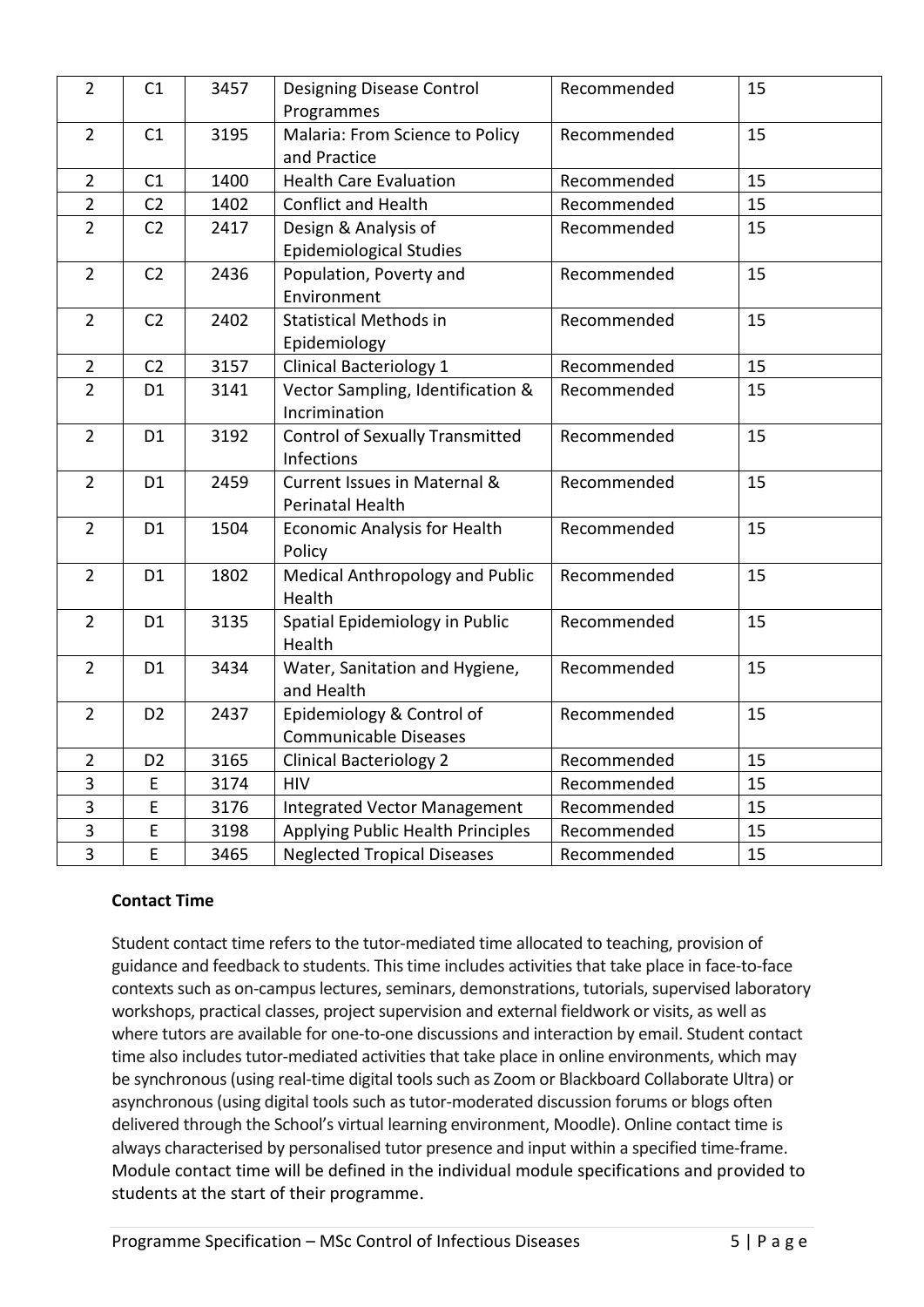This definition is based on the one provided by the Quality [Assurance](https://www.qaa.ac.uk/docs/qaa/quality-code/contact-hours-guidance.pdf) Agency for Higher Education (QAA) Explaining contact [hours\(2011\)](https://www.qaa.ac.uk/docs/qaa/quality-code/contact-hours-guidance.pdf) guidance document, page 4 available [here.](https://www.qaa.ac.uk/docs/qaa/quality-code/contact-hours-guidance.pdf) Student contact time, together with time allocated for independent study and assessment, determines the total student study hours for a module or programme. Although there are separate hours allocated for each of these activities, they should always be clearly linked together to support effective learning.

The London School of Hygiene and Tropical Medicine (LSHTM) defines high quality contact time as structured, focused, purposeful and interactive.

## **4. Entry Requirements**

## **Criteria for admission**

#### **General entrance requirements**

Applicants must normally satisfy LSHTM's general entrance requirements and additional programme-specific entrance requirements to be considered for admission. Applications must be submitted in accordance with the procedures and deadlines given in the webbased or printed prospectus.

In order to be admitted to a postgraduate taught degree programme of the London School of Hygiene & Tropical Medicine, an applicant must:

a) hold a first degree at Second Class Honours standard in a relevant discipline, a degree in medicine at the same standard, or another degree of equivalent awarded by an overseas institution recognised by UK Naric or Barrons.

#### **OR**

b) hold a professional qualification appropriate to the programme of study to be followed obtained by written examinations and judged by the LSHTM to be equivalent to a Second Class Honours degree or above.

#### **OR**

c) have relevant professional experience or training which is judged by the LSHTM to be equivalent to a Second Class Honours degree or above.

## **AND**

satisfy any additional requirements where prescribed for admission to a specific programme.

Medical students wishing to intercalate the MSc programme into their medical training are considered. Applications with an appropriate technical qualification or equivalent qualification and experience from overseas, are also welcomed.